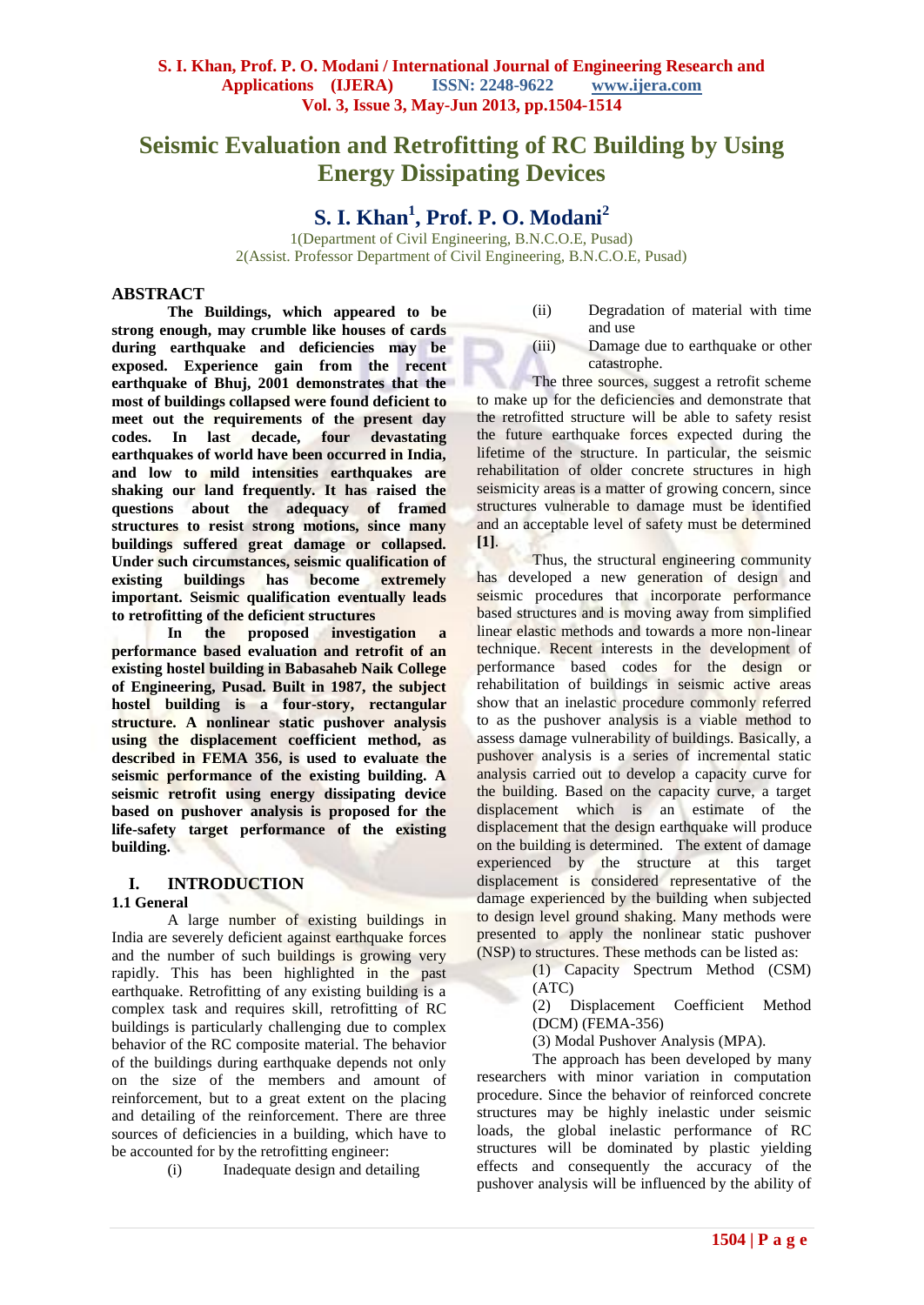the analytical models to capture these effects. In general, analytical models for the pushover analysis of frame structures may be divided into two main types: (1) distributed plasticity (plastic zone) and (2) concentrated plasticity (plastic hinge). Although the plastic hinge approach is simpler than the plastic zone, this method is limited to its incapacity to capture the more complex member behavior that involve severe yielding under the combined actions of compression and bi-axial bending and buckling effects **[1]**.

#### **1.2 Seismic Retrofitting**

All buildings those are constructed, before the modern regulations came up for the design of buildings in seismic areas, those which are constructed before thirty years or those constructed recently but not properly designed, constructed or maintained can be considered as a possible candidates for retrofitting. These buildings may be damaged by earthquake action. It is not always possible to strengthen the existing buildings to the level corresponding to modern seismic codes due to economic reasons. The building should be retrofitted to achieve the required performance level. Although engineering safety is the prime criterion, other criteria such as social, cultural, financial, historical, artistic, and political should also be considered **[13]**.

Existing building can become seismically deficient when

a) Seismic design code requirements are up graded since the design of these buildings is with an older version of the code,

b) Seismic design codes used in their design are deficient,

c) Engineering knowledge makes advances rendering insufficient the previous understanding used in their design, and

d) Designers lack understanding of the seismic behavior of the structures.

Indian buildings built over the past two decades are deficient because of items (b), (c) and (d) above. The last revision of the Indian seismic code in 1987 IS 1893 (1984) is deficient from many points of view, and engineering knowledge has advanced significantly from what was used. Also the seismic design was not practiced in most buildings being built **[2].**

#### **1.3 Seismic Design**

RC frame building would become massive if they were to be designed to behave elastically without incurring damage, and hence the project may become economically unviable. On the contrary, the building must undergo damage necessarily to be able to dissipate the energy input to it during the earthquake. Thus, as per the seismic design philosophy, (a) under occasional strong shaking, structural damage is acceptable. Therefore,

structures are designed philosophy, (a) under occasional strong shaking, structural damage is acceptable, but collapse is not, and (b) under semi occasional moderate shaking, structural damage is limited oven though non-structural damage is not acceptable. Therefore, structures are designed only for a fraction of the force that they would experience if they were designed to remain elastic during the expected strong ground shaking and thereby expected strong ground permitting damage under minor shaking refer figure 2.1 Thus, seismic design balances reduced cost and acceptable damage, thereby making the project viable **[2]**



Roof Lateral Displacement . J

#### **Fig. 1.1 Basic Strategy of Earthquake Design 1. OBJECTIVES OF THE PROJECT**

- a) To analyse the response of existing RC building subjected to seismic loading by pushover analysis using SAP2000.
- b) To suggest a retrofit scheme to existing RC building as per seismic analysis.
- c) To identify the suitable retrofitting technique for resisting the seismic loads efficiently and effectively.
- d) To compare response of conventional rc building and the building having energy dissipating devices subjected to seismic loads.

#### **II. PUSHOVER ANALYSIS**

Once the target performance of a structure has been determined by the engineer after having met the requirements of the building and design codes. There are different methods of analysis which provides different degree of accuracy. Based on the type of external action and behavior of structure the seismic analysis methods are classified as

*Table 3.1: Types of analysis methods*

|                        | <b>Static</b>    | <b>Dynamic</b> |                  |  |  |  |  |
|------------------------|------------------|----------------|------------------|--|--|--|--|
| <b>Linear</b>          | <b>Nonlinear</b> | Linear         | <b>Nonlinear</b> |  |  |  |  |
| Seismic<br>coefficient | Pushover         | Response       | Time             |  |  |  |  |
|                        | analysis         | spectrum       | history          |  |  |  |  |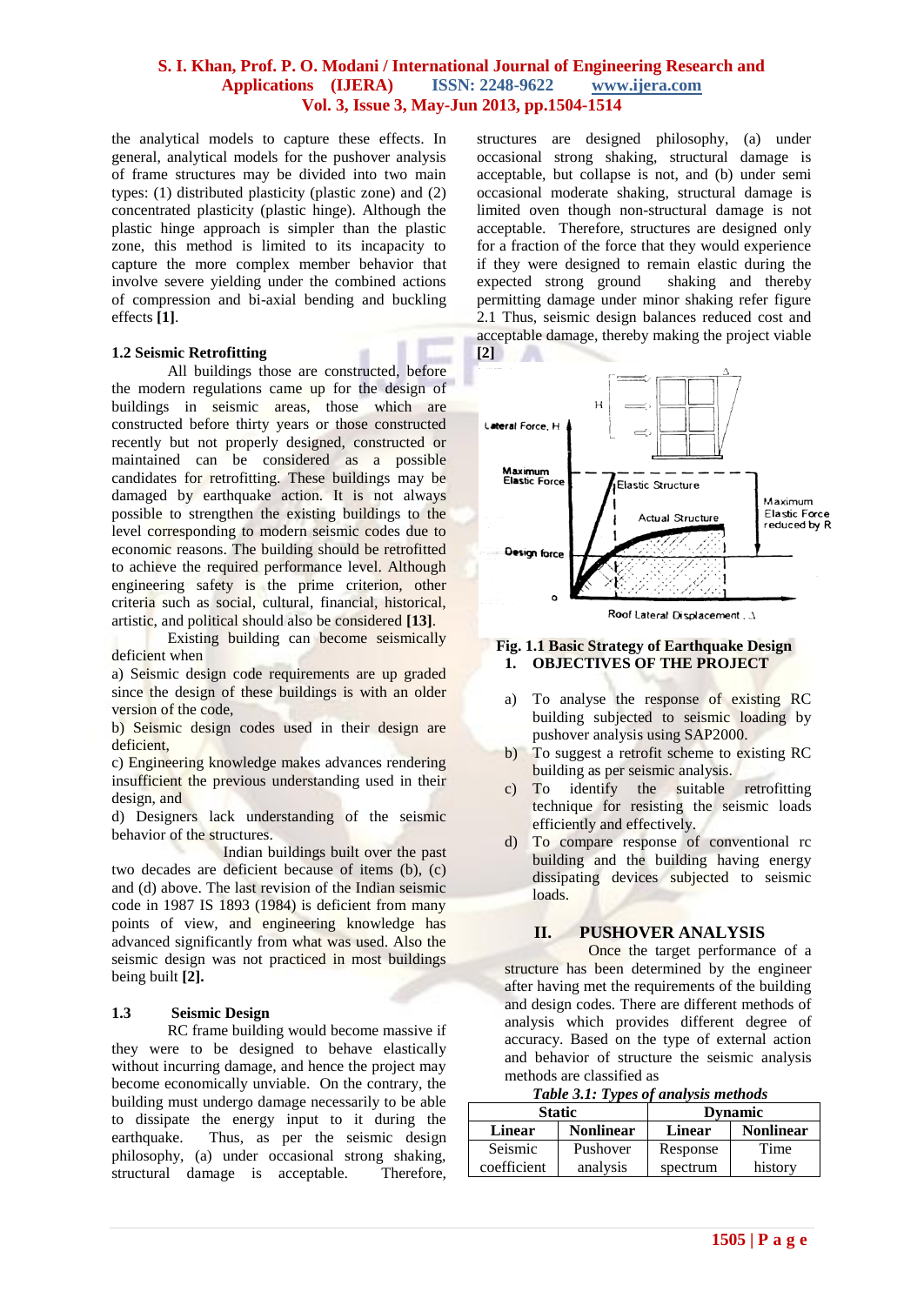| method | method | method | method |
|--------|--------|--------|--------|
|        |        |        |        |

Nonlinear static analysis is an improvement over the linear static or dynamic analysis in the sense that it allows the inelastic behavior of the structure. The method assumes a set of static incremental lateral load over the height of the structure. The method is relatively simple to be implemented, and provides information of the strength, deformation and ductility of the structure and the distribution of demands.

#### **1.1 3D Pushover Analysis**

In this analysis method, earthquake load is applied on the model in an incremental basis. Earthquake load distribution is selected for which analysis is required. For this load distribution an initial load step is selected 3 D static analysis is done for this initial load step and checking for plastic moment capacity of elements to reach. If no element reaches plastic moment capacity, then load applied increase and analysis is done for new load. When in any element, plastic moment capacity is reached, plastic hinge is introduced in that element now. New analysis is done on this structure with new earthquake distribution (since earthquake load distribution will depend on structural properties. We can also continue with same distribution of earthquake load).and checking plastic moment capacity in other elements. And when plastic moment capacity is reacted, plastic hinge is introduced in that element.

At each step, load required for each event to occurred is noted down (event is the formation of plastic hinge in any element) same procedure is repeated until plastic mechanism is formed in the entire structure that leads to collapse of structure. Now collapse load is calculated which's nothing but load required for final event to occur.

## **3.2 Advantages of Pushover Analysis**

- 1) It allows us to evaluate overall structural behaviors and performance characteristics.
- 2) It enables us to investigate the sequential formation of plastic hinges in the individual structural elements constituting the entire structure.
- 3) When a structure is to be strengthened through a rehabilitation process, it allows us to selectively reinforce only the required members maximizing the cost efficiency
- 4) The pushover analysis provides good estimate of global and local inelastic deformation demands for structures that vibrate primarily in the fundamental mode.

#### **3.3 Limitations of Pushover Analysis**

1) Deformation estimates obtained from a pushover analysis may be grossly

inaccurate for structures where higher mode effects are significant.

- 2) In most cases it will be necessary to perform the analysis with displacement rather than force control, since the target displacement may be associated with very small positive or even a negative lateral stiffness because of the development of mechanisms and P-delta effects.
- 3) Pushover analysis implicitly assurances that damage is a function only of the lateral deformation of the structure, neglecting duration effects, number of stress reversals and cumulative energy dissipation demand
- 4) The procedure does not take into account for the progressive changes in modal properties that take place in a structure as it experiences cyclic non-linear yielding during earthquake.
- 5) Most critical is the concern that the pushover analysis may detect only the first local mechanism that will form in an earthquake mechanism that will form in an earthquake and may not expose other weakness that will be generated when the structures dynamic characteristics change after formation of first local mechanism.

# **III. MODELING AND ANALYSIS OF BUILDING**

## **4.1 Introduction to SAP 2000**

The software used for the present study is SAP 2000. It is product of Computers and Structures, Berkeley, USA. SAP 2000 is used for analyzing general structures including bridges, stadiums, towers, industrial plants, offshore structures, buildings, dam, silos, etc. It is a fully integrated program that allows model creation, modification, execution of analysis, design optimization, and results review from within a single interface. SAP 2000 is a standalone finite element based structural program for analysis and design of civil structures. It offers an intuitive, yet powerful user interface with many tools to aid in quick and accurate construction of models, along with sophisticated technique needed to do most complex projects.

SAP 2000 is objecting based, meaning that the models are created with members that represent physical reality. Results for analysis and design are reported for the overall object, providing information that is both easier to interprets and consistent with physical nature.

The SAP 2000 structural analysis programme offers following features-

- Static and Dynamic Analysis
- Linear and Nonlinear Analysis
- Dynamic seismic analysis and Static push over analysis
- Geometric Nonlinearity including P-∆ effect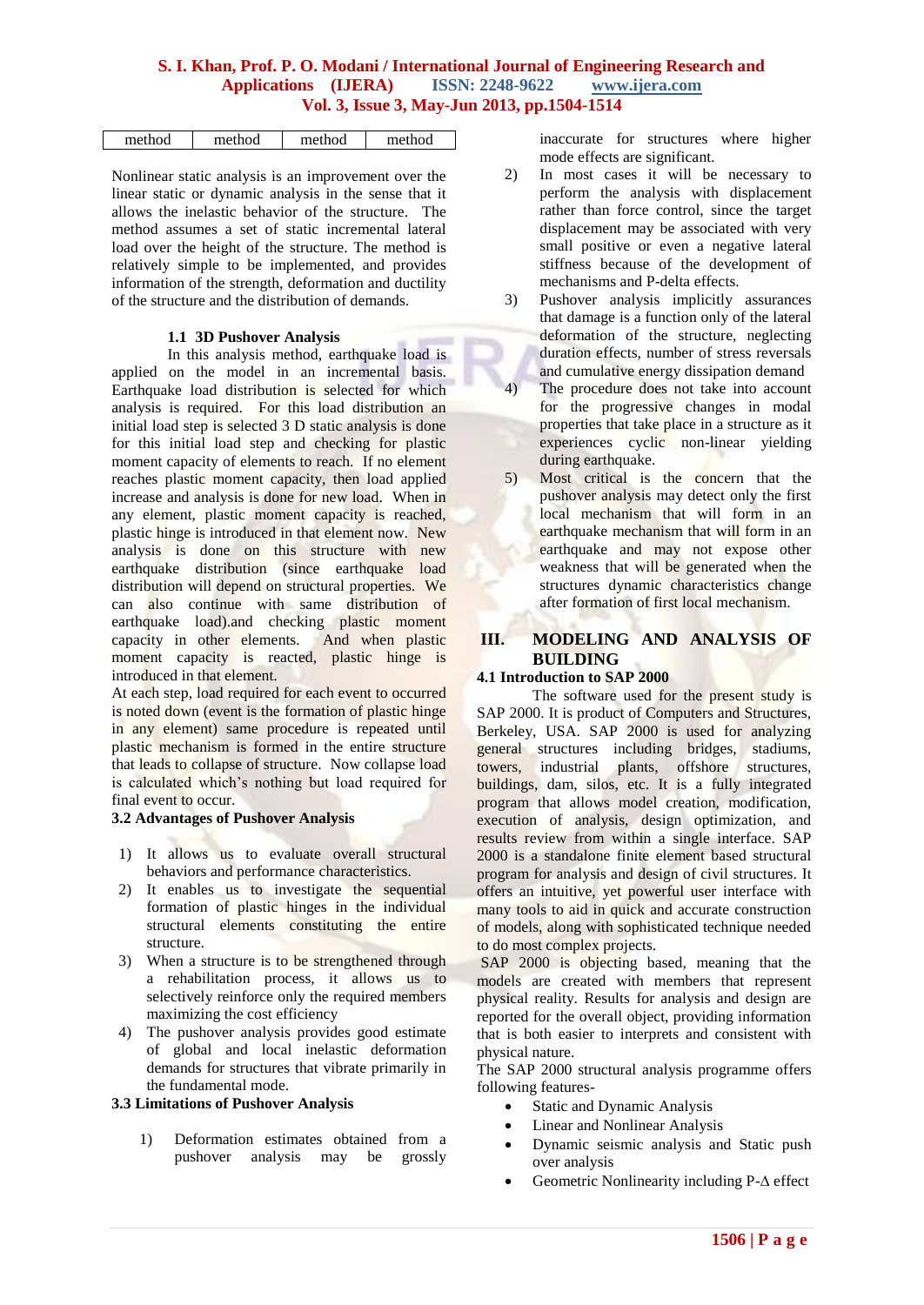

| i)                | Zone                                | V                                      |
|-------------------|-------------------------------------|----------------------------------------|
| $\mathbf{ii}$     | Zone factor                         | 0.36                                   |
| iii)              | Response reduction<br>factor        | 5                                      |
| iv)               | Important factor                    | 1                                      |
| V)                | Soil condition                      | Medium                                 |
| $\overline{vi}$ ) | Height of building                  | 12.50 m                                |
| vii)              | Wall thickness                      |                                        |
|                   | External                            | 230 mm                                 |
|                   | Internal                            | $115 \text{ mm}$                       |
| viii)             | Weight density of Brick<br>masonry  | 20 kN/m3                               |
| ix)               | Weight density of RC<br>material    | $25$ kN/m <sup>3</sup>                 |
| $\mathbf{x})$     | Thickness of slab                   | $120 \text{ mm}$                       |
| xi)               | Floor to floor height               | 3.5 <sub>m</sub>                       |
| xii)              | Plinth height above<br>ground level | 2.0 <sub>m</sub>                       |
| xiii)             | Size of columns                     | 230 mm x 450 mm                        |
| xiv)              | Size of beams                       | $230 \text{ mm} \times 400 \text{ mm}$ |
| xV)               | Size of brace                       | <b>ISMC 250</b>                        |
| xvi)              | Type of bracing system              | X-bracing                              |
| xv)               | Grade of steel                      | Fe-415                                 |
| xvi)              | Grade of concrete                   | M20                                    |
| xvii)             | Floor finish                        | $1.0$ kN/m <sup>2</sup>                |
| xviii)            | Imposed load                        | 4.0 $kN/m^2$                           |
|                   | 4.3 Ruilding Description            |                                        |

#### **4.3 Building Description**

#### **IV. RESULTS AND DISCUSSION 5.1 General**

In the present study, non-linear response of existing RC frame building using SAP 2000 under the loading has been carried out. The objective of this study is to see the variation of load-displacement graph and check the maximum base shear and displacement of the frame.

After running the analysis, the pushover curve is obtained as shown in figures.

A table also obtain which gives the coordinates of each step of the pushover curve and summarizes the number of hinges in each state (for example, between IO, LS, CP or between D and E). This data is shown in following table.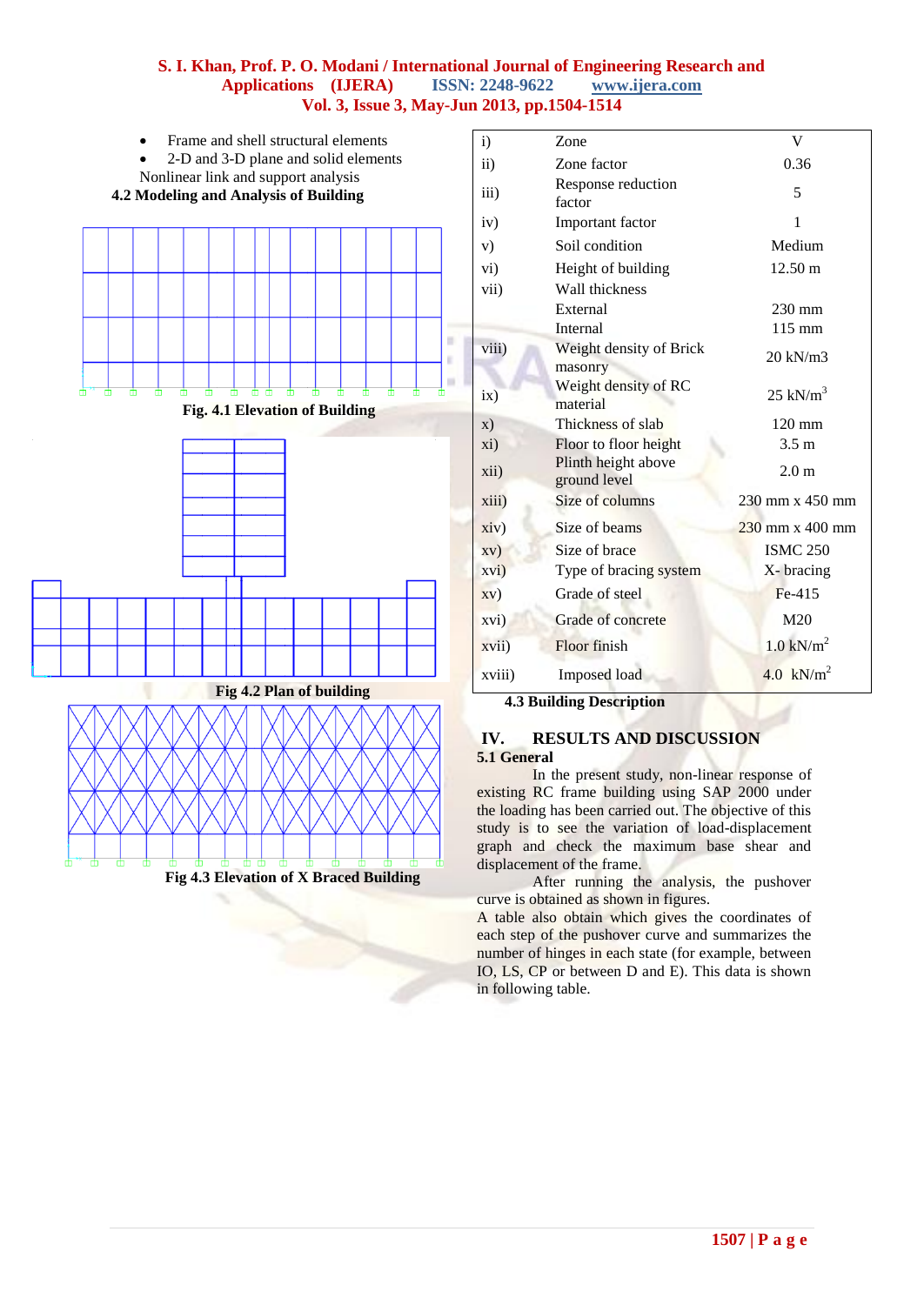



**Fig. 5.2 Pushover Curve of an Existing Building in Y direction**



ᅱ

**Fig. 5.4 Capacity Spectrum Curve of an Existing Building in Y Direction**

| <b>Steps</b>   | <b>Displaceme</b><br>$nt$ (mm) | <b>Base</b><br><b>Force</b> | A to B | <b>B</b> to<br><b>IO</b> | IO to<br>LS    | LS to<br>$\bf CP$ | CP to<br>$\mathbf C$ | $C$ to<br>D      | D to<br>E        | <b>Beyond E</b>  | <b>Total</b> |
|----------------|--------------------------------|-----------------------------|--------|--------------------------|----------------|-------------------|----------------------|------------------|------------------|------------------|--------------|
|                |                                | (KN)                        |        |                          |                |                   |                      |                  |                  |                  |              |
| $\theta$       | $\overline{0}$                 | $\Omega$                    | 1164   | $\boldsymbol{0}$         | $\mathbf{0}$   | $\overline{0}$    | $\overline{0}$       | $\overline{0}$   | $\overline{0}$   | $\boldsymbol{0}$ | 1164         |
| $\mathbf{1}$   | 12                             | 2897                        | 1164   | $\mathbf{0}$             | $\mathbf{0}$   | $\overline{0}$    | $\Omega$             | $\overline{0}$   | $\overline{0}$   | $\boldsymbol{0}$ | 1164         |
| 2              | 22                             | 4724                        | 986    | 178                      | $\overline{0}$ | $\overline{0}$    | $\mathbf{0}$         | $\overline{0}$   | $\mathbf{0}$     | $\boldsymbol{0}$ | 1164         |
| 3              | 26                             | 5244                        | 837    | 327                      | $\mathbf{0}$   | $\overline{0}$    | $\mathbf{0}$         | $\overline{0}$   | $\theta$         | $\Omega$         | 1164         |
| $\overline{4}$ | 35                             | 5579                        | 714    | 450                      | $\mathbf{0}$   | $\overline{0}$    | $\overline{0}$       | $\overline{0}$   | $\mathbf{0}$     | $\overline{0}$   | 1164         |
| 5              | 97                             | 6373                        | 532    | 357                      | 275            | $\mathbf{0}$      | $\Omega$             | $\Omega$         | $\Omega$         | $\overline{0}$   | 1164         |
| 6              | 104                            | 6417                        | 476    | 406                      | 282            | $\overline{0}$    | $\boldsymbol{0}$     | $\overline{0}$   | $\boldsymbol{0}$ | $\boldsymbol{0}$ | 1164         |
| 7              | 189                            | 6637                        | 444    | 83                       | 435            | 201               | $\boldsymbol{0}$     | 1                | $\theta$         | $\boldsymbol{0}$ | 1164         |
| 8              | 189                            | 6573                        | 449    | 77                       | 436            | 201               | $\Omega$             | $\overline{0}$   | 1                | $\Omega$         | 1164         |
| 9              | 189                            | 6593                        | 451    | 81                       | 428            | 203               | $\boldsymbol{0}$     | $\boldsymbol{0}$ | 1                | $\boldsymbol{0}$ | 1164         |
| 10             | 189                            | 6599                        | 438    | 82                       | 436            | 207               | $\Omega$             | $\Omega$         | 1                | $\Omega$         | 1164         |
| 11             | 189                            | 6602                        | 437    | 82                       | 427            | 217               | $\boldsymbol{0}$     | $\mathbf{0}$     | 1                | $\boldsymbol{0}$ | 1164         |
| 12             | 192                            | 6611                        | 445    | 77                       | 420            | 220               | 1                    | $\boldsymbol{0}$ | 1                | $\boldsymbol{0}$ | 1164         |

Table 5.1 Tabular data for pushover curve in Y direction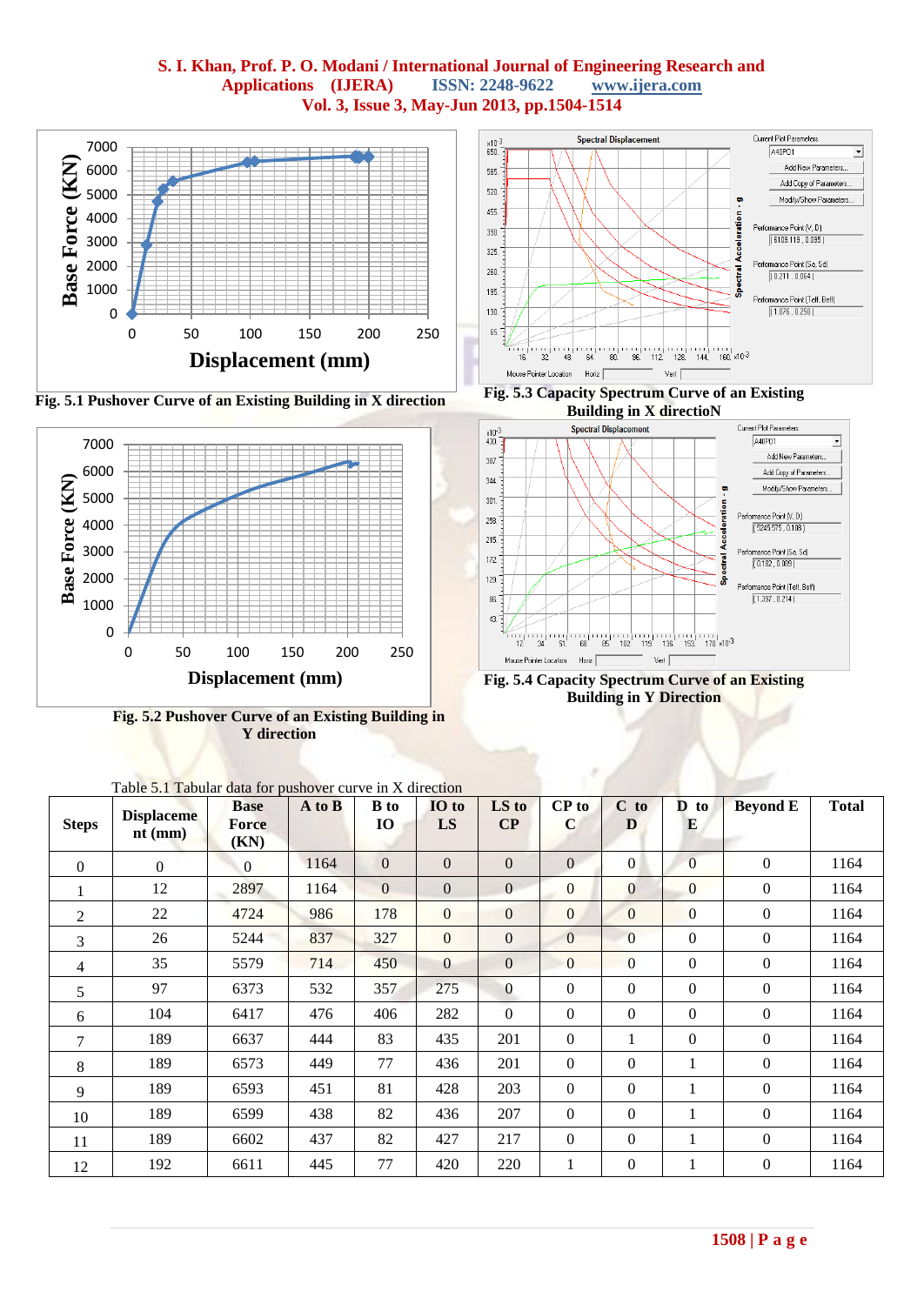| 13 | 192 | 6556 | 445 | 78 | 421 | 218 |   |   | 1164 |
|----|-----|------|-----|----|-----|-----|---|---|------|
| 14 | 192 | 6589 | 445 | 78 | 421 | 218 |   |   | 1164 |
| 15 | 192 | 6602 | 445 | 78 | 421 | 218 | 0 |   | 1164 |
| 16 | 200 | 6625 | 443 | 79 | 422 | 218 | 0 |   | 1164 |
| 17 | 200 | 6575 | 422 | 80 | 411 | 247 |   | 4 | 1164 |

|  |  | Table 5.2 Tabular data for pushover curve in Y direction |
|--|--|----------------------------------------------------------|
|--|--|----------------------------------------------------------|

| <b>Steps</b>   | <b>Displaceme</b><br>$nt$ (mm) | <b>Base</b><br>Force<br>(KN) | A to B | <b>B</b> to<br><b>IO</b> | IO to<br>LS      | LS to<br>$\bf CP$ | CP to<br>$\mathbf C$ | $C$ to<br>D    | $\mathbf{D}$ to<br>${\bf E}$ | <b>Beyond E</b>  | <b>Total</b> |
|----------------|--------------------------------|------------------------------|--------|--------------------------|------------------|-------------------|----------------------|----------------|------------------------------|------------------|--------------|
| $\Omega$       | $\Omega$                       | $\Omega$                     | 1164   | $\vert 0 \vert$          | $\mathbf{0}$     | $\overline{0}$    | $\overline{0}$       | $\mathbf{0}$   | $\overline{0}$               | $\boldsymbol{0}$ | 1164         |
| 1              | 26                             | 2771                         | 1150   | 14                       | $\Omega$         | $\overline{0}$    | $\Omega$             | $\overline{0}$ | $\overline{0}$               | $\boldsymbol{0}$ | 1164         |
| $\overline{2}$ | 39                             | 3728                         | 960    | 204                      | $\boldsymbol{0}$ | $\boldsymbol{0}$  | $\overline{0}$       | $\mathbf{0}$   | $\boldsymbol{0}$             | $\boldsymbol{0}$ | 1164         |
| 3              | 57                             | 4319                         | 858    | 306                      | $\Omega$         | $\mathbf{0}$      | $\Omega$             | $\Omega$       | $\Omega$                     | $\boldsymbol{0}$ | 1164         |
| $\overline{4}$ | 110                            | 5290                         | 730    | 242                      | 192              | $\mathbf{0}$      | $\Omega$             | $\mathbf{0}$   | $\boldsymbol{0}$             | $\boldsymbol{0}$ | 1164         |
| 5              | 161                            | 5891                         | 714    | 150                      | 300              | $\Omega$          | $\theta$             | $\Omega$       | $\overline{0}$               | $\boldsymbol{0}$ | 1164         |
| 6              | 202                            | 6370                         | 686    | 85                       | 217              | 159               | $\mathbf{0}$         | 17             | $\mathbf{0}$                 | $\mathbf{0}$     | 1164         |
| 7              | 202                            | 6163                         | 696    | 85                       | 233              | 134               | $\Omega$             | $\overline{0}$ | 16                           | $\mathbf{0}$     | 1164         |
| 8              | 206                            | 6280                         | 702    | 48                       | 264              | 134               | $\Omega$             | $\mathbf{0}$   | 16                           | $\mathbf{0}$     | 1164         |
| 9              | 208                            | 6308                         | 703    | 25                       | 293              | 125               | $\boldsymbol{0}$     | 2              | 16                           | $\mathbf{0}$     | 1164         |
| 10             | 208                            | 6267                         | 695    | 26                       | 293              | 132               | $\Omega$             | $\mathbf{0}$   | 18                           | $\overline{0}$   | 1164         |
| 11             | 210                            | 6300                         | 700    | 22                       | 297              | 130               | $\mathbf{0}$         | $\overline{2}$ | 13                           | $\overline{0}$   | 1164         |
| 12             | 192                            | 6393                         | 708    | 19                       | 297              | 100               | $\overline{0}$       | $\bf{0}$       | 40                           | $\mathbf{0}$     | 1164         |

After Pushover analysis hinges formation in each stage of a building are calculated, also from fig.5.3 and fig. 5.4 it is obvious that the demand curve tend to intersect the capacity curve near the event point, which means an elastic response and the security margin is greatly enhanced. Therefore, it can be concluded that the margin safety against collapse is high and there are sufficient strength and displacement reserves.

To improve the seismic performance of existing building, X-bracing systems is proposed and the analysis is carried out for existing building with X-bracing system. The analysis results are demonstrated with the help of figures and charts. Finally, the comparative study is carried out based on different parameters such as lateral displacement, base shear.

After running the analysis of building with different bracing combinations, the pushover curve is obtained as shown in figure 5.5 to 5.8. Tables also obtain which gives the coordinates of each step of the pushover curve.



**Fig. 5.5 Pushover Curve of X-Braced Building in X direction**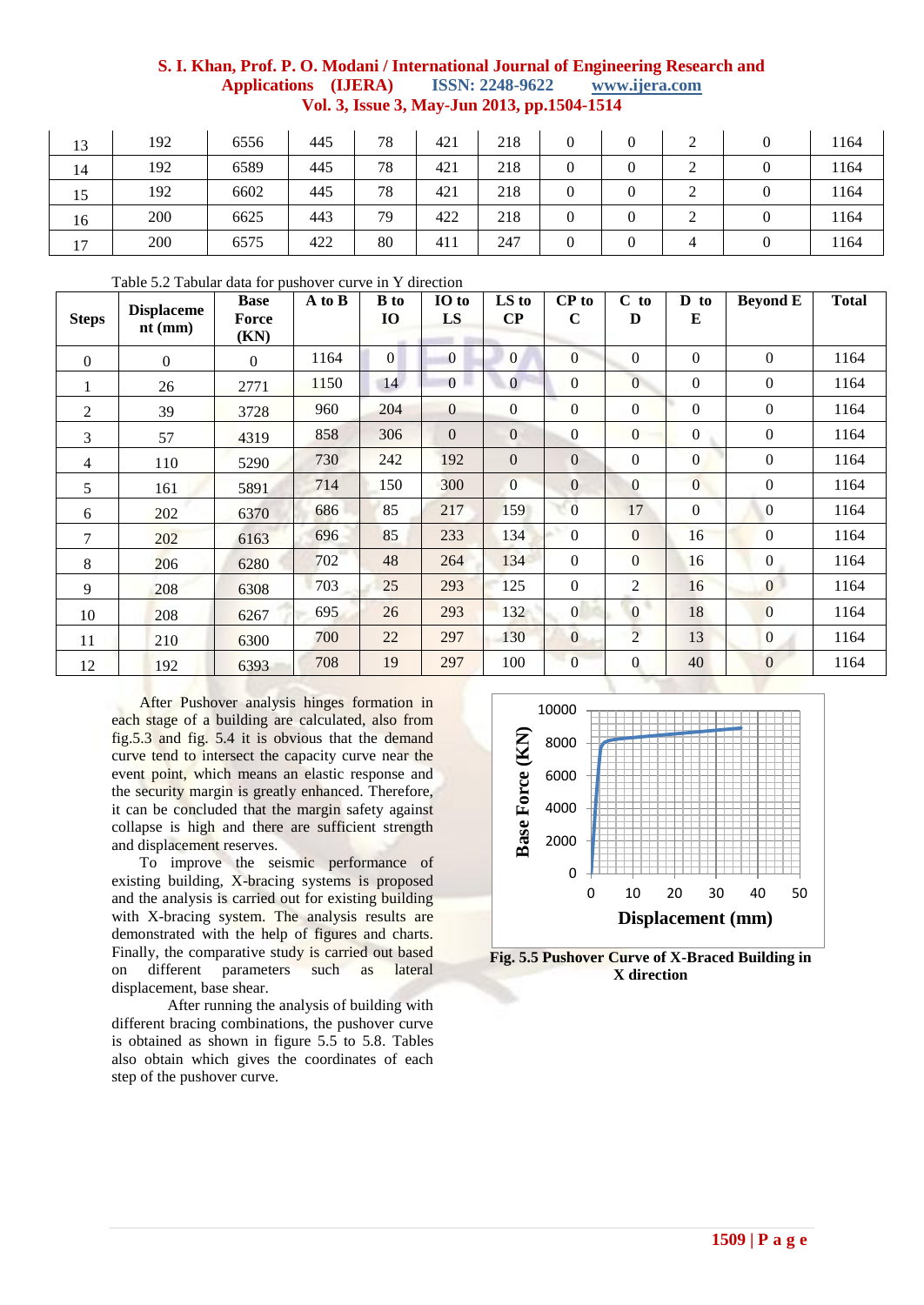





**Braced Building in X direction**



**Fig. 5.8 Capacity Spectrum Curve of X-Braced Building in Y direction**

| Table 5.3 Tabular data for pushover curve of X-braced building in X direction |  |
|-------------------------------------------------------------------------------|--|
|-------------------------------------------------------------------------------|--|

| <b>Steps</b>     | <b>Displaceme</b><br>$nt$ (mm) | <b>Base</b><br>Force<br>(KN) | A to B | <b>B</b> to<br><b>IO</b> | IO to<br>LS      | O.<br>LS to<br>$\bf CP$ | $CP$ to<br>$\mathbf C$ | $C$ to<br>D      | D to<br>E        | <b>Beyond E</b>  | <b>Total</b> |
|------------------|--------------------------------|------------------------------|--------|--------------------------|------------------|-------------------------|------------------------|------------------|------------------|------------------|--------------|
| $\boldsymbol{0}$ | $\boldsymbol{0}$               | $\overline{0}$               | 1164   | $\overline{0}$           | $\overline{0}$   | $\overline{0}$          | $\mathbf{0}$           | $\overline{0}$   | $\Omega$         | $\boldsymbol{0}$ | 1164         |
|                  | 1                              | 4611                         | 1162   | $\overline{2}$           | $\mathbf{0}$     | $\mathbf{0}$            | $\overline{0}$         | $\overline{0}$   | $\mathbf{0}$     | $\overline{0}$   | 1164         |
| 2                | $\overline{2}$                 | 7537                         | 1030   | 134                      | $\overline{0}$   | $\mathbf{0}$            | $\mathbf{0}$           | $\overline{0}$   | $\mathbf{0}$     | $\boldsymbol{0}$ | 1164         |
| 3                | 2                              | 7761                         | 966    | 198                      | $\mathbf{0}$     | $\mathbf{0}$            | $\mathbf{0}$           | $\overline{0}$   | $\mathbf{0}$     | $\mathbf{0}$     | 1164         |
| $\overline{4}$   | 3                              | 7951                         | 943    | 221                      | $\mathbf{0}$     | $\mathbf{0}$            | $\overline{0}$         | $\boldsymbol{0}$ | $\boldsymbol{0}$ | $\boldsymbol{0}$ | 1164         |
| 5                | $\overline{4}$                 | 8096                         | 924    | 240                      | $\mathbf{0}$     | $\mathbf{0}$            | $\boldsymbol{0}$       | 0                | $\boldsymbol{0}$ | $\boldsymbol{0}$ | 1164         |
| 6                | $\overline{4}$                 | 8113                         | 915    | 249                      | $\mathbf{0}$     | $\boldsymbol{0}$        | $\Omega$               | $\boldsymbol{0}$ | $\mathbf{0}$     | $\mathbf{0}$     | 1164         |
| $\tau$           | $\overline{4}$                 | 8172                         | 910    | 254                      | $\mathbf{0}$     | $\boldsymbol{0}$        | $\Omega$               | $\boldsymbol{0}$ | $\Omega$         | $\boldsymbol{0}$ | 1164         |
| 8                | $\overline{7}$                 | 8284                         | 908    | 256                      | $\mathbf{0}$     | $\boldsymbol{0}$        | $\overline{0}$         | $\mathbf{0}$     | $\mathbf{0}$     | $\mathbf{0}$     | 1164         |
| 9                | 36                             | 8933                         | 891    | 83                       | $\mathbf{0}$     | 185                     | $\boldsymbol{0}$       | 5                | $\mathbf{0}$     | $\boldsymbol{0}$ | 1164         |
| 10               | 36                             | 8470                         | 887    | 87                       | $\boldsymbol{0}$ | 179                     | $\boldsymbol{0}$       | 0                | 11               | $\boldsymbol{0}$ | 1164         |

Table 5.4 Tabular data for pushover curve of X-braced building in Y direction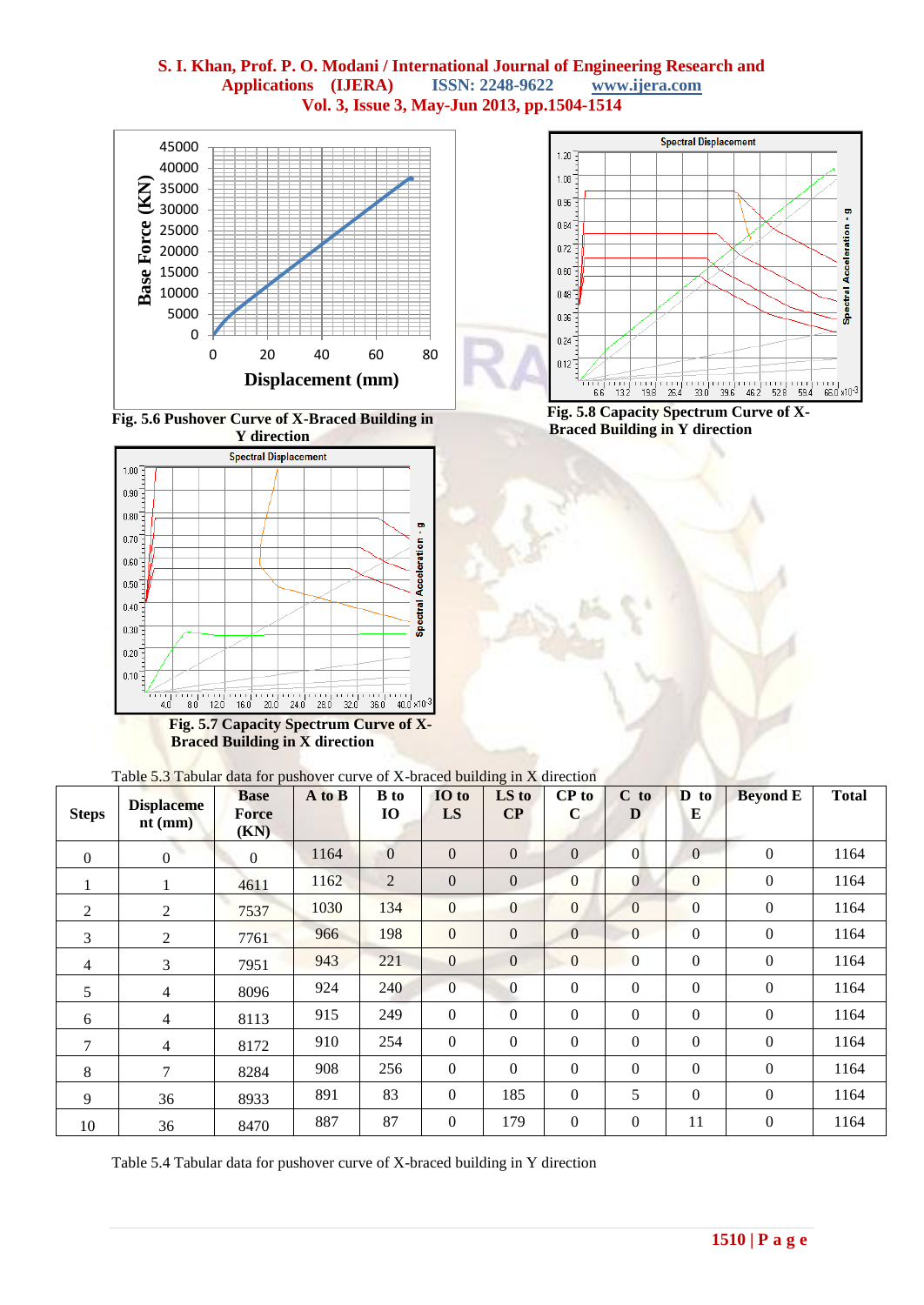|                                      |                                             | S. I. Khan, Prof. P. O. Modani / International Journal of Engineering Research and |
|--------------------------------------|---------------------------------------------|------------------------------------------------------------------------------------|
| <b>Applications</b> ( <b>IJERA</b> ) | <b>ISSN: 2248-9622</b> www.ijera.com        |                                                                                    |
|                                      | Vol. 3, Issue 3, May-Jun 2013, pp.1504-1514 |                                                                                    |

| <b>Steps</b>   | <b>Displaceme</b><br>$nt$ (mm) | <b>Base</b><br>Force<br>(KN) | A to B | <b>B</b> to<br><b>IO</b> | IO to<br>LS    | LS to<br>$\bf CP$ | CP to<br>$\mathbf C$ | $C$ to<br>D    | D<br>to<br>E | <b>Beyond E</b> | <b>Total</b> |
|----------------|--------------------------------|------------------------------|--------|--------------------------|----------------|-------------------|----------------------|----------------|--------------|-----------------|--------------|
| $\mathbf{0}$   | $\mathbf{0}$                   | $\theta$                     | 1164   | $\overline{0}$           | $\theta$       | $\theta$          | $\theta$             | $\overline{0}$ | $\theta$     | $\mathbf{0}$    | 1164         |
|                | 8                              | 5646                         | 1163   |                          | $\theta$       | $\overline{0}$    | $\theta$             | 0              | $\theta$     | $\overline{0}$  | 1164         |
| 2              | 60                             | 31370                        | 994    | 8                        | 138            | 24                | $\mathbf{0}$         | 0              | $\theta$     | $\overline{0}$  | 1164         |
| 3              | 73                             | 37814                        | 991    | 23                       | $\overline{0}$ | 133               | $\mathbf{0}$         | 17             | $\theta$     | $\mathbf{0}$    | 1164         |
| $\overline{4}$ | 73                             | 37298                        | 989    | 25                       | $\theta$       | 123               | $\mathbf{0}$         | 0              | 27           | $\overline{0}$  | 1164         |
|                | 73                             | 37573                        | 986    | 27                       | $\overline{0}$ | 115               | $\theta$             | 8              | 28           | $\overline{0}$  | 1164         |
| 6              | 73                             | 37279                        | 981    | 33                       | $\overline{0}$ | 114               | $\overline{0}$       | $\theta$       | 36           | $\overline{0}$  | 1164         |

After Pushover analysis of different braced systems building, hinges formation in each stage of a building are calculated, from table 5.1 it can been seen that total number of yielding occurs in building without bracing in X direction at event B, IO, LS, and E respectively is 742 while from table 5.3 it can be seen that total number of yielding occurs in building with X-bracing, bracing in X direction is 277. Also from fig.5.7 it is obvious that the demand curve is not intersecting the capacity curve which mean building is safe against collapse.

From table 5.2 it can been seen that total number of yielding occurs in building without bracing in Y direction at event B, IO, LS, and E respectively is 456 while from table 5.4 it can be seen that total number of yielding occurs in building with X-bracing in Y direction is 183. Also from fig.5.8 it is obvious that the demand curve tend to intersect the capacity curve near the event point, as the performance point is obtained in Y direction is at very lateral stage as compared to without braced building which means some sort of an elastic response and the security margin is to be enhanced in Y direction.

#### **5.4 Plastic Hinges Mechanism**

Plastic hinge formation for the without braced building and building with different braced systems have been obtained at different displacement levels. The hinging patterns are plotted in figures 5.13, 5.14, 5.15 and 5.16. From figure 5.13 it can be seen that the plastic hinges formation starts with beam ends and base columns of lower stories, then propagates to upper stories and continue with yielding of interior intermediate columns in the upper stories.

Comparison of the figures 5.14, 5.15 and 5.16 reveals that the patterns of plastic hinge formation for the different braced building are quite similar. But since yielding occurs at events B, IO and LS respectively, the amount of damage in the three buildings will be limited





**Fig. 5.9 Hinges Pattern of Without Braced Building at Different Pushover Steps**



**Fig. 5.10 Hinges Pattern of X-Braced Building at Different Pushover Steps**

From figure 5.10 it can be seen that maximum plastic hinges are forming at the base storey because due to practical difficulty bracing cannot be provided below the ground level. Though the base force is increasing.

**5.5 Lateral Displacement:-**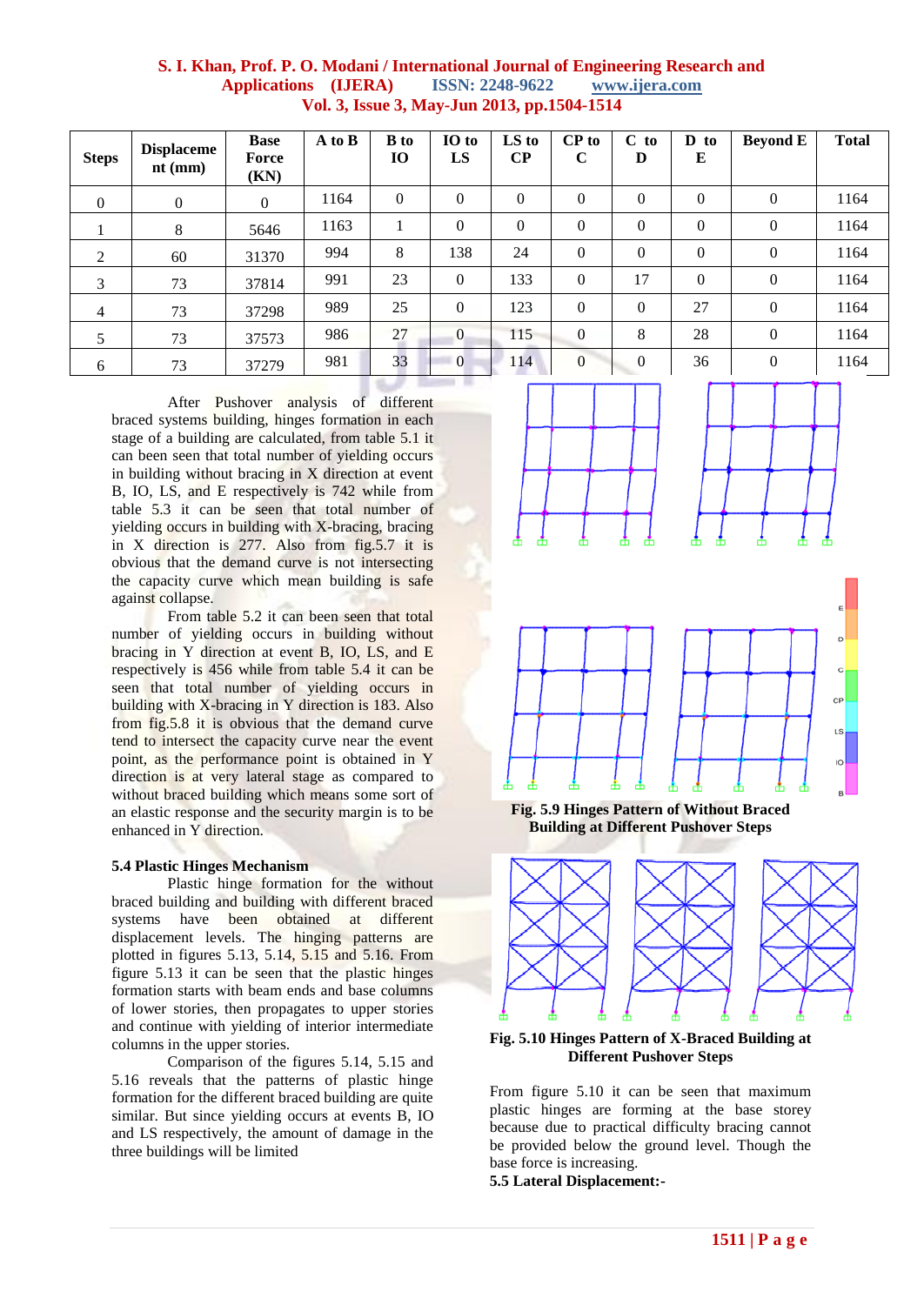The graphs are plotted taking pushover steps as the abscissa and displacement as ordinate for different bracing systems.

#### **5.5.1 Comparison of displacement at various pushover steps of without braced building and building with different bracing system.**

The graphs for ISMC  $250$  are plotted in X direction as shown in fig. 5.17

From fig. 5.17 it can be seen that lateral displacement in braced buildings with bracing section ISMC 250 are reduced as compared to the without braced building in X direction.



#### **Fig. 5.11 Displacement of Floor at Various Steps in X-Direction**

The displacement at last step at the top storey reduces by 82.17, for X bracing in X direction.

The graphs for ISMC 250 are plotted in Y direction as shown in fig. 5.18



#### **Fig. 5.12 Displacement of Floor at Various Steps in Y-Direction**

The displacement at last step at the top storey reduces by 61.93% for X bracing in Y direction.

## **V. CONCLUSION**

#### *A. Introduction*

For buildings that needed to be rehabilitated, it is easy to investigate the effect of different strengthening and retrofitting schemes. By using pushover analysis we can select the suitable strengthening and retrofitting schemes by changing member properties of weaker sections and carrying out the analysis again. For retrofitting pushover analysis provides better and economical solution as compared to other methods. The results of present study demonstrate that most of the plastic hinges are forming within beam element. In that case, we can restrengthen the structure by providing Xbracing systems which provides an excellent mechanism for energy dissipation.

#### **Conclusion**

Based on analysis results following conclusion are drawn

- 1. The joints of the structure have displayed rapid degradation and the inter storey deflections have increased rapidly in nonlinear zone in structure without bracings. Severe damages have occurred at joints at lower floors whereas moderate damages have been observed in the first and second floors. Minor damage has been observed at roof level.
- 2. The behavior of properly detailed reinforced concrete frame building is adequate as indicated by the intersection of the demand and capacity curves and the distribution of hinges in the beams and the columns. Most of the hinges developed in the beams and few in the columns.
- 3. The results obtained in terms of demand, capacity and plastic hinges gave an insight into the real behavior of structures.
- 4. It is observed that inherent deficiencies in the detailing of the beam-column joints get reflected even after providing bracing systems in Y-direction, though the performance factors indicate significant improvement. There is a need to evolve suitable performance factors when the system shows a negative stiffness.
- 5. The floor displacement is maximum for without braced building frame as compared to X-braced building frame.

**REFERENCES**

[1] V.S.R. Pavan Kumar.Rayaprolu, P. Polu Raju, Incorporation of Various Seismic Retrofitting Techniques and Materials for RC Framed Building Using SAP2000, *International Journal of Emerging trends in*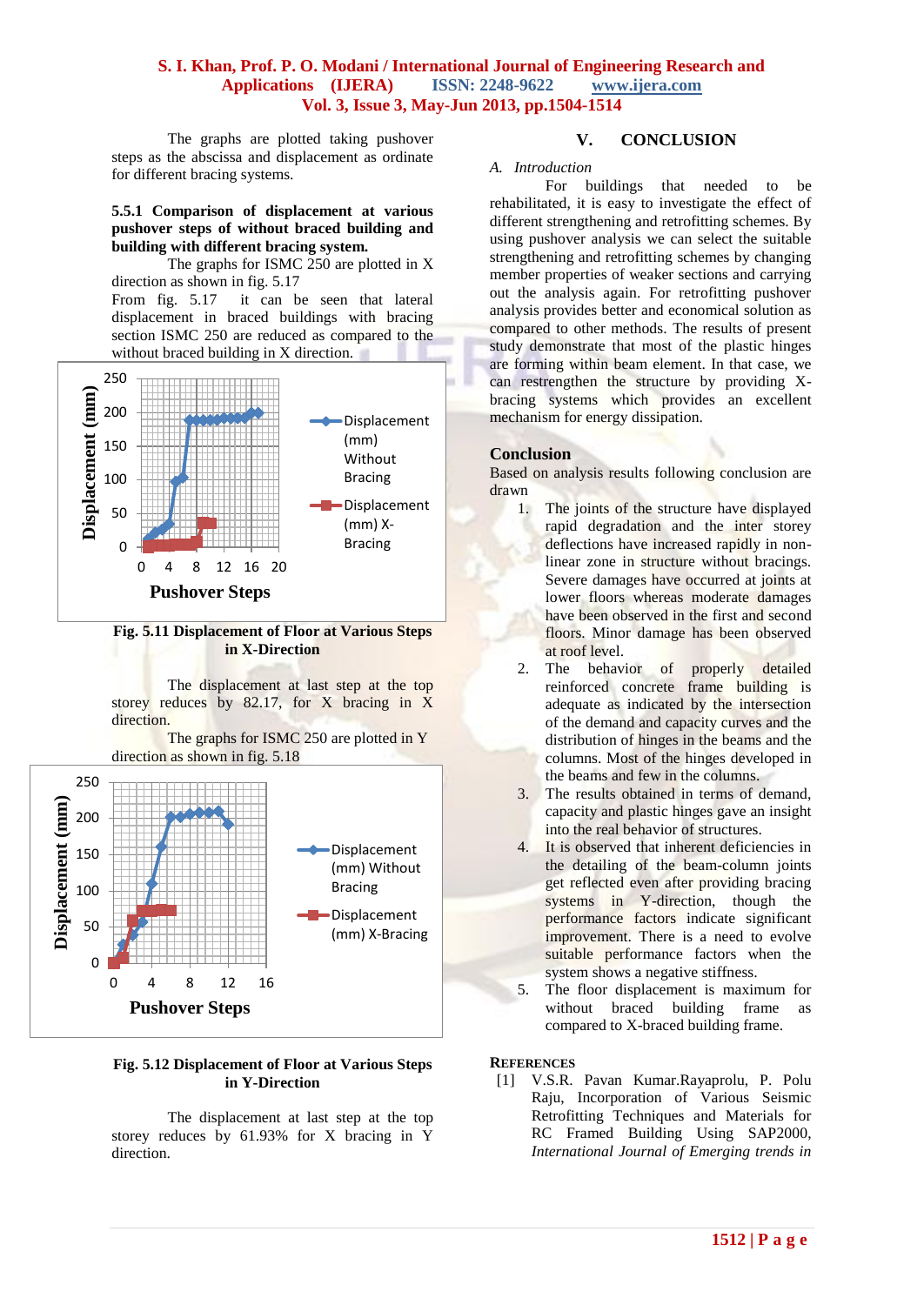*Engineering and Development ISSN 2249- 6149 Issue 2,Vol.3 (April-2012)*

- [2] Murty C.V.R. (2002). "Quantitative approach to seismic strengthening of RC frame buildings", *Seminar on seismic assessment and retrofitting of buildings at mumbai, 16th Feb 2002*
- [3] W. Huang, L.A. Toranzo-Dianderas, A Case Study Of Performance-Based Seismic Evaluation And Retrofit Of An Existing Hospital Building In California, U.S, *The 14thWorld Conference on Earthquake Engineering October12-17, 2008, Beijing, China.*
- [4] Giuseppe Oliveto and Massimo Marletta, Seismic Retrofitting Of Reinforced Concrete Buildings Using Traditional And Innovative Techniques, *ISET Journal of Earthquake Technology, Paper No. 454, Vol. 42, No. 2- 3, June-September 2005, pp. 21-46*
- [5] Ghobarah, Rehabilitation of a Reinforced Concrete Frame Using Eccentric Steel Bracing, *Engineering Structures* Volume. 23 Pages 745–755, 2001.
- [6] Keiji Kitajima, Hideaki Chikui, Hideaki Ageta and Hajime Yokouchi, Application To Response Control Retrofit Method By Means Of External Damping Braces Using Friction Dampers, *13th World Conference on Earthquake Engineering Vancouver, B.C., Canada August 1-6, 2004 Paper No. 2112*
- [7] Mitsukazu Nakanishi and Hiromi Adachi, Pseudo-Dynamic Test On An Existing R/C School Building Retrofitted With Friction Dampers, *13th World Conference on Earthquake Engineering Vancouver, B.C., Canada August 1-6, 2004 Paper No. 2112*
- [8] N. Lakshmanan, Seismic Evaluation And Retrofitting Of Buildings And Structures, *ISET Journal of Earthquake Technology, Paper No. 469, Vol. 43, No. 1-2, March-June 2006, pp. 31-48*
- [9] CERONI. Francesca, MANFREDI Gaetano, Maria Rosaria PECCE. A formulation of plastic hinge length in R.C. Columns. Department of Engineering, University of Sannio. Department of Analysis and Structural Design, University of Naples Federico II. 17 May 2007.
- [10] X.-K. Zou, C.-M. Chan. Optimal seismic performance-based design of reinforced concrete buildings using nonlinear pushover analysis. Department of Civil Engineering, Hong Kong University of Science and Technology, Kowloon, Hong Kong, China. May 2005.
- [11] Cosenza, E., Greco, C., Manfredi, G. An equivalent steel index in the assessment of

the ductility performances of the reinforcement. Ductility-Reinforcement, Comitè Euro- International du Béton, Bulletin N°242: 157-170, 1998.

- [12] A. Shuraim, A. Charif. Performance of pushover procedure in evaluating the seismic adequacy of reinforced concrete frames. King Saud University [ashuraim@gmail.com.\(2007\)](mailto:ashuraim@gmail.com.(2007))
- [13] Collins K. R. (1995). "A reliability based dual level seismic design procedure for building structures", *Earthquake spectra, Vol. 11 No. 3, August.*
- [14] Sermin Oguz. A thesis on "EVALUATION" OF PUSHOVER ANALYSIS PROCEDURES FOR FRAME STRUCTURES‖ , April, 2005.
- [15] Fib Bulletin of TG7.2 (in press). Displacement-based design and assessment, (2003).
- [16] ATC (1996). Seismic Evaluation and Retrofit of Concrete Buildings, Volume 1, ATC – 40 Report, Applied Technology Council, Redwood City, California.
- [17] FEMA (1997). NEHRP Guidelines for the Seismic Rehabilitation of Buildings, Developed by the Building Seismic Safety Council for the Federal Emergency Management Agency (Report No. FEMA 273), Washington, D.C)
- [18] IS: 1893 (Part1): 2002. "Criteria for earthquake resistant design of structure "Bureau of Indian Standards, New Delhi.
- [19] IS: 456 (2000) "Indian standard code of practice for plain reinforced concrete "Bureau of Indian standards, New Delhi.
- [20] P. Poluraju, Pushover Analysis Of Reinforced Concrete Frame Structure Using SAP 2000, *International Journal of Earth Sciences and Engineering ISSN 0974-5904, Volume 04, No 06 SPL, October 2011, pp. 684-690*
- [21] Egor Popov, Seismic Steel Framing Systems for Tall Buildings, *Sino-American Symposium on Bridge and Structural Engineering, Volume. 17 (3), Sept. 1982*.
- [22] A. Kadid∗ and A. Boumrkik, "PUSHOVER ANALYSIS OF REINFORCED CONCRETE FRAME STRUCTURE", *Asian Journal Of Civil Engineering (Building And Housing) Vol. 9, NO. 1 PAGES 75-83 (2008)*
- [23] Priestley, M. J. N. & Park, R. "Strength and Ductility of Concrete Bridge Columns Under Seismic Loading"'. *ACI Structural Journal, Technical paper, Title n° 84-S8, 79(1), pp. 61-76, January-February, 1987.*